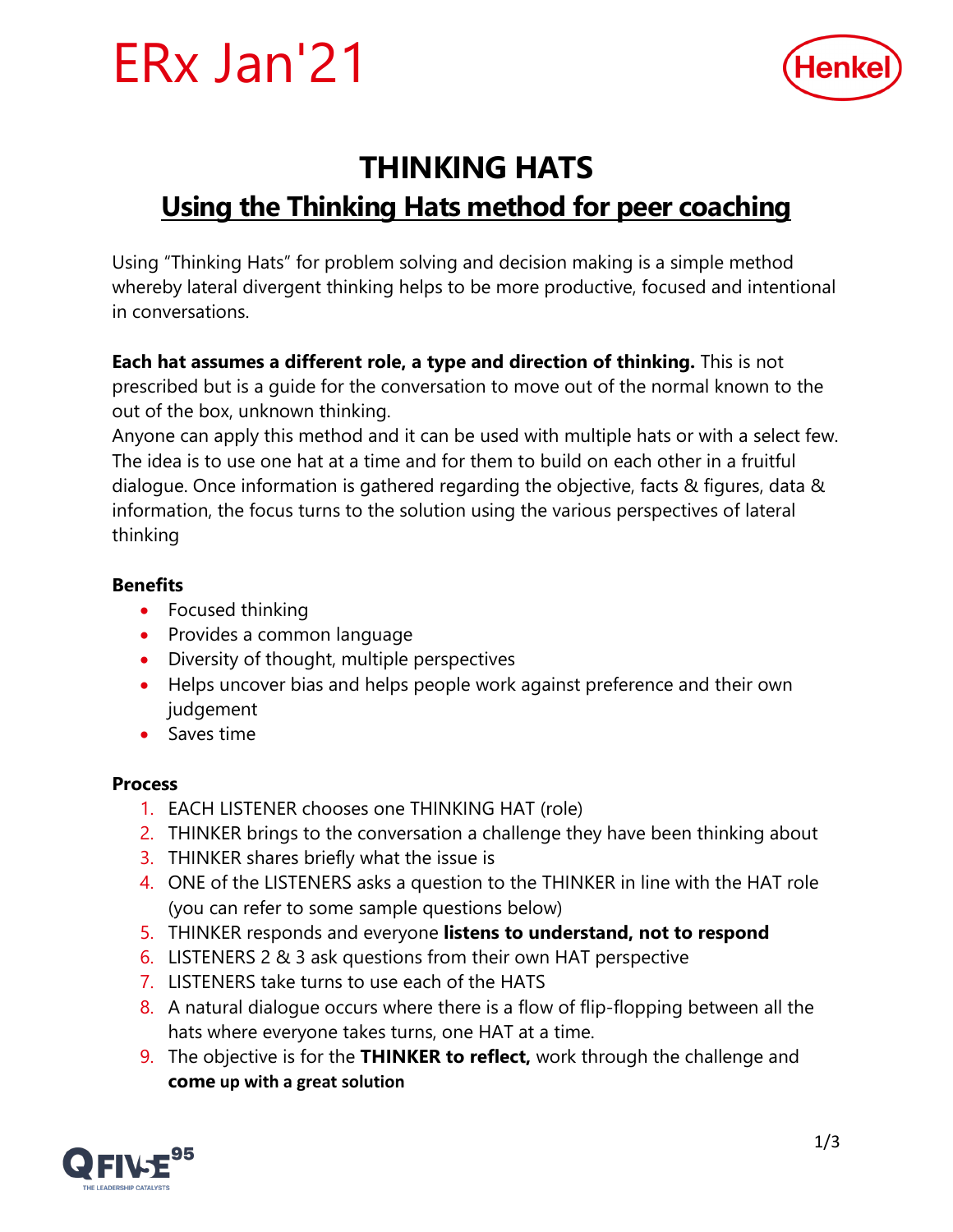# ERx Jan'21

# Henke

#### **OPTIMIST HAT**

- Hunches, intuitions, impressions, gut instincts
- Doesn't have to be logical or consistent
- No justifications, reasons, or basis
- Put yourself in the other persons shoes
- Very confident that there is always a solution

#### **Sample Questions**

- What do you need to get it moving?
- Who could you leverage to implement?
- What positive outcomes do you see?
- Why are you waiting for ....? What small step could you take?
- What is your gut reaction to the situation?
- What emotions are involved fear, anger, hatred, suspicion, enthusiasm, joy?
- How can you overcome uncertainty and find a sense of autonomy instead?

#### **ANALYST HAT**

- Fact checker looking for evidence and data
- Focuses on the objective
- Mirrors back, summarizes and paraphrases
- Can play devil's advocate to get to the truth and not let them off the hook

#### **Sample Questions**

- What is the value or benefit in this?
- Is this true? Is this really really true?
- How do you know?
- How do you measure this?
- Why are you here at this point and not at another?
- Where do you want to end up?
- What options do you have?
- What really is at stake here?
- What crucial decision needs to be made?